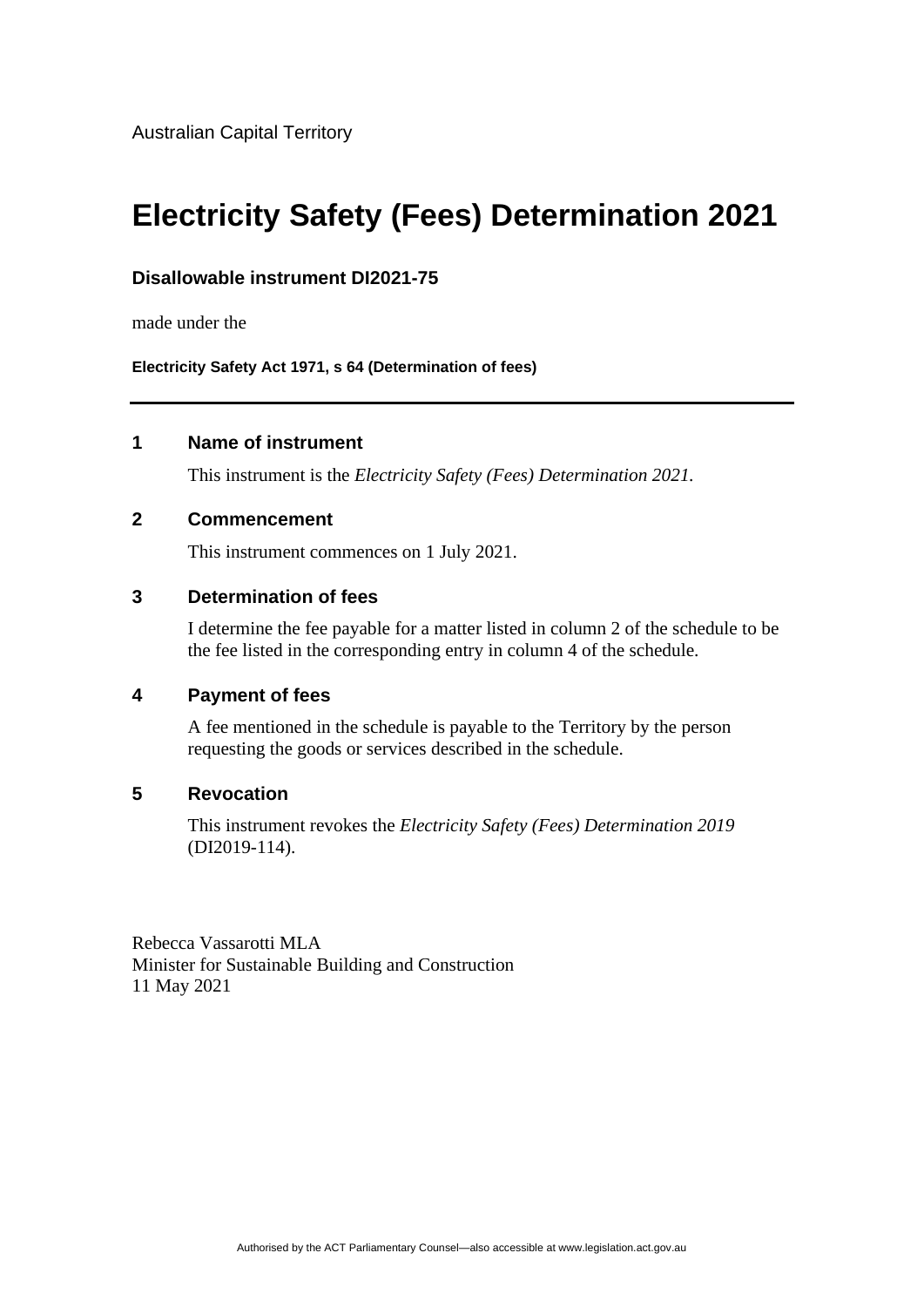# **Schedule**

(see s 3)

| <b>Column 1</b><br><b>Relevant</b><br><b>Section for</b><br>which a fee<br>is payable<br>Section 64 | Column <sub>2</sub><br><b>Description of Matter for which fee</b><br>is payable<br>Additions and alterations<br>Only payable in instances when the<br>Building Levy is not payable or the<br>electrical wiring work is not carried                                                                                                                                                       | Column 3<br><b>Fee Payable</b><br><b>GST Exempt</b><br>\$<br>2020-21 | Column 4<br><b>Fee Payable</b><br><b>GST Exempt</b><br>\$<br>2021-22<br>29.00 per notice 29.00 per notice |
|-----------------------------------------------------------------------------------------------------|------------------------------------------------------------------------------------------------------------------------------------------------------------------------------------------------------------------------------------------------------------------------------------------------------------------------------------------------------------------------------------------|----------------------------------------------------------------------|-----------------------------------------------------------------------------------------------------------|
|                                                                                                     | out as part of the installation of an<br>energy storage system for which a<br>grant has been given under the ACT<br>Government programme known as the<br><b>Next Generation Energy Storage</b><br>Grants programme, including the pilot<br>stage of that programme                                                                                                                       |                                                                      |                                                                                                           |
| Section 64                                                                                          | Repairs                                                                                                                                                                                                                                                                                                                                                                                  | Nil                                                                  | <b>Nil</b>                                                                                                |
| Section 64                                                                                          | Electrical wiring work for a new<br>building or structure of class 1 and/or<br>an associated structure of class 10a                                                                                                                                                                                                                                                                      | 249.00                                                               | 253.00<br>As described in As described in<br>the notes to the <b>the notes to the</b>                     |
|                                                                                                     | Only payable in instances when the<br>Building Levy is not payable or the<br>electrical wiring work is not carried<br>out as part of the installation of an<br>energy storage system for which a<br>grant has been given under the ACT<br>Government programme known as the<br><b>Next Generation Energy Storage</b><br>Grants programme, including the pilot<br>stage of that programme | schedule                                                             | schedule                                                                                                  |
| Section 64                                                                                          | Electrical wiring work to replace,                                                                                                                                                                                                                                                                                                                                                       | 249.00                                                               | 253.00                                                                                                    |
|                                                                                                     | extend or modify the electrical<br>installation relating to consumer mains<br>or sub-mains in an existing building or<br>structure of class 1 and/or an<br>associated structure of class 10a                                                                                                                                                                                             | schedule                                                             | As described in As described in<br>the notes to the the notes to the<br>schedule                          |
|                                                                                                     | Only payable in instances when the<br>Building Levy is not payable or the<br>electrical wiring work is not carried<br>out as part of the installation of an<br>energy storage system for which a<br>grant has been given under the ACT<br>Government programme known as the                                                                                                              |                                                                      |                                                                                                           |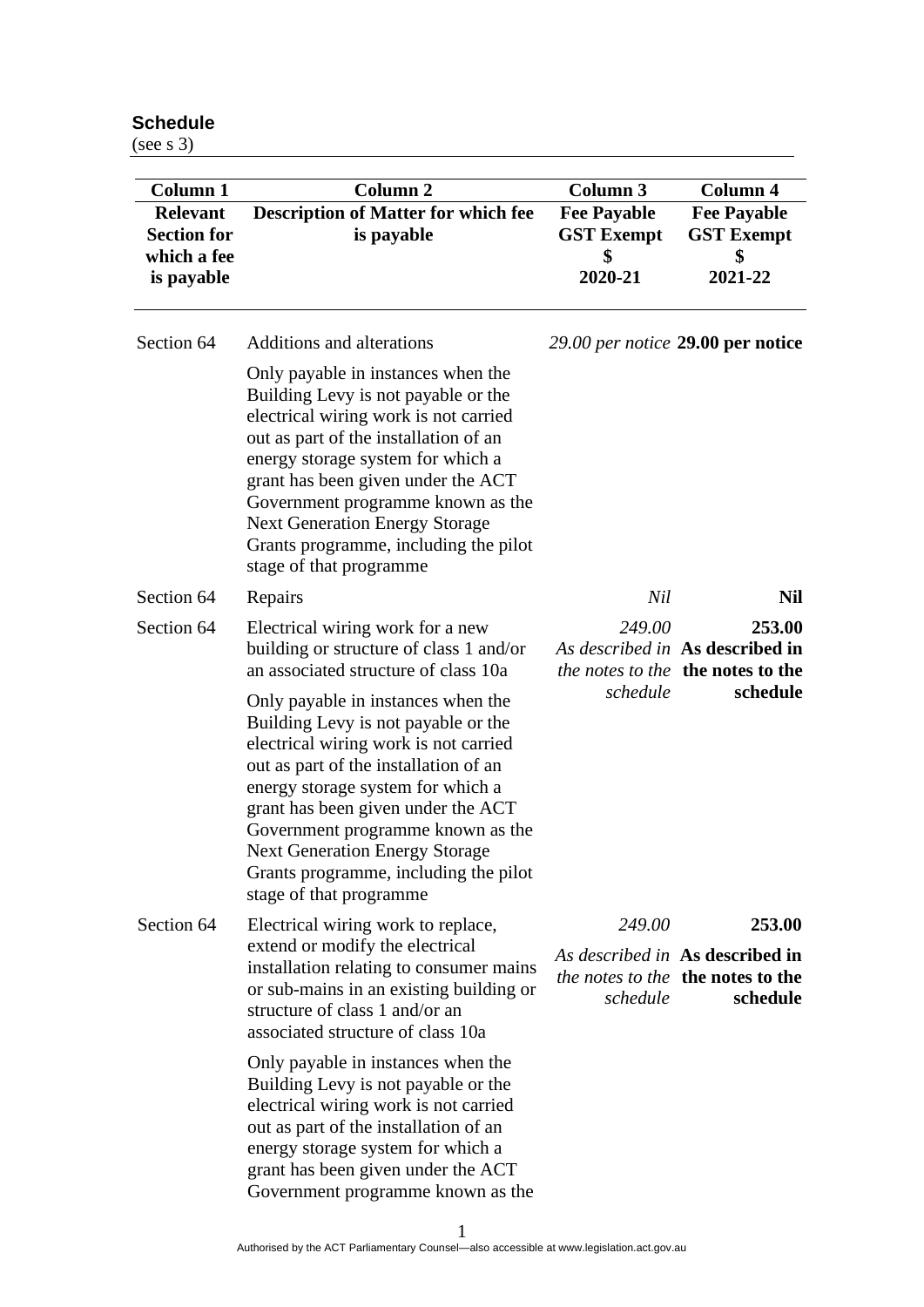|            | <b>Next Generation Energy Storage</b><br>Grants programme, including the pilot<br>stage of that programme                                                                                                                                                                                                                                                                                |                                                                                                      |                                                                                                      |
|------------|------------------------------------------------------------------------------------------------------------------------------------------------------------------------------------------------------------------------------------------------------------------------------------------------------------------------------------------------------------------------------------------|------------------------------------------------------------------------------------------------------|------------------------------------------------------------------------------------------------------|
| Section 64 | Electrical wiring work for a new<br>building or structure of class 2 to 10<br>(where the class 10 is not associated<br>with a building or structure of class 1)                                                                                                                                                                                                                          | 249.00<br>Per<br>switchboard,                                                                        | 253.00<br>Per<br>switchboard,                                                                        |
|            | Only payable in instances when the<br>Building Levy is not payable or the<br>electrical wiring work is not carried<br>out as part of the installation of an<br>energy storage system for which a<br>grant has been given under the ACT<br>Government programme known as the<br><b>Next Generation Energy Storage</b><br>Grants programme, including the pilot<br>stage of that programme | distribution<br>board, floor<br>level or<br>unit as<br>described in the<br>notes to<br>the schedule. | distribution<br>board, floor<br>level or<br>unit as<br>described in<br>the notes to<br>the schedule. |
| Section 64 | Electrical wiring work to replace,<br>extend or modify the electrical<br>installation in an existing class 2to 10<br>(where the class 10 is not associated)<br>with a building or structure of class 1)                                                                                                                                                                                  | 249.00<br>schedule                                                                                   | 253.00<br>As described in As described in<br>the notes to the <b>the notes to the</b><br>schedule    |
|            | Only payable in instances when the<br>Building Levy is not payable or the<br>electrical wiring work is not carried<br>out as part of the installation of an<br>energy storage system for which a<br>grant has been given under the ACT<br>Government programme known as the<br><b>Next Generation Energy Storage</b><br>Grants programme, including the pilot<br>stage of that programme |                                                                                                      |                                                                                                      |
| Section 64 | <b>Electrical Installation First Re-inspection</b>                                                                                                                                                                                                                                                                                                                                       | 249.00                                                                                               | 253.00                                                                                               |
|            | Second Re-inspection                                                                                                                                                                                                                                                                                                                                                                     | 496.00                                                                                               | 505.00                                                                                               |
|            | Third Re-inspection                                                                                                                                                                                                                                                                                                                                                                      | 992.00                                                                                               | 1,009.00                                                                                             |
|            | All subsequent re-inspections                                                                                                                                                                                                                                                                                                                                                            | 1,984.00                                                                                             | 2,019.00                                                                                             |

*Note:* The amount in column 3 is for comparison purposes only.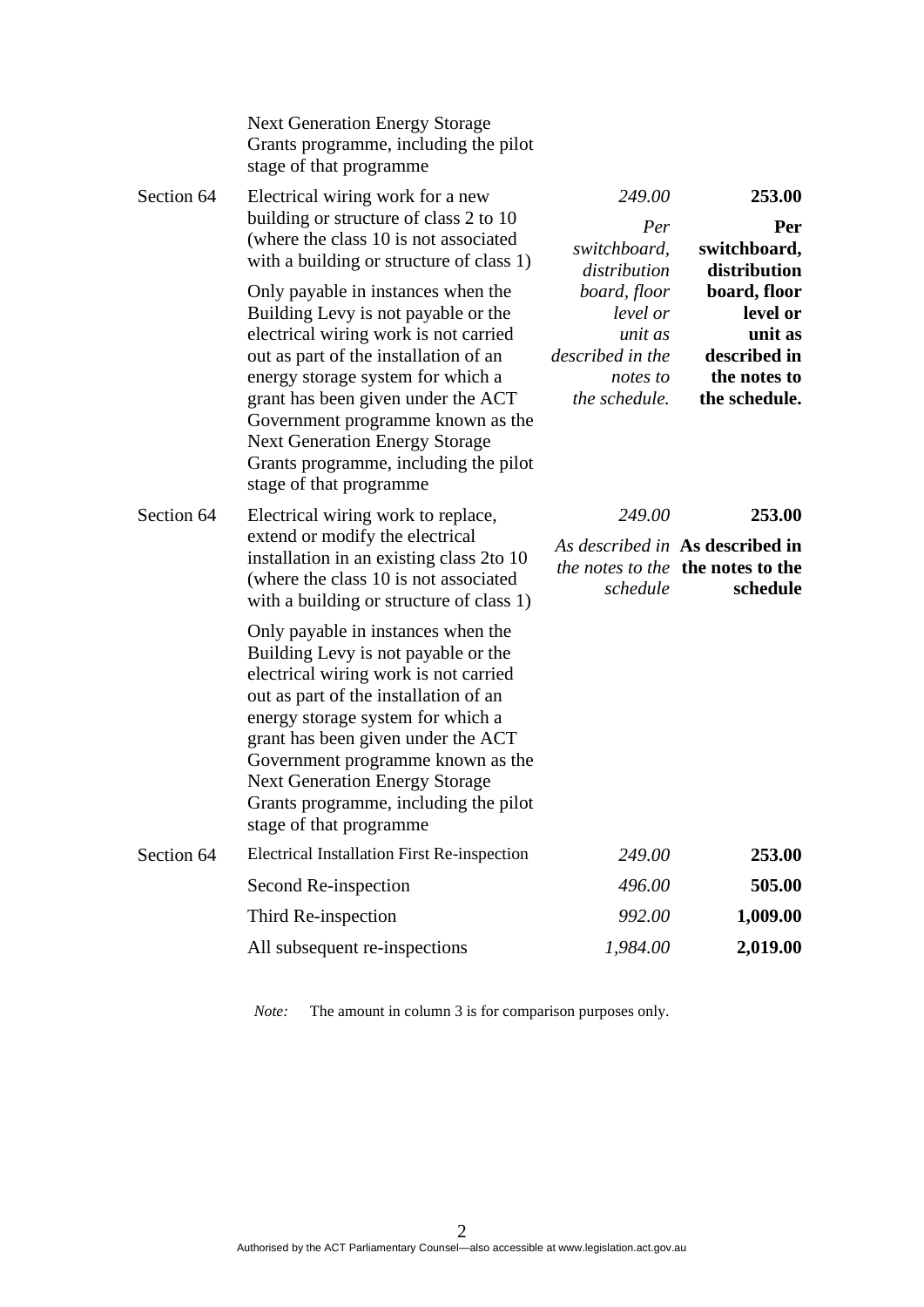## *Notes to the schedule*

| <b>Class</b>               | <b>Item</b>                                                               | <b>Fee Multiplier</b> |
|----------------------------|---------------------------------------------------------------------------|-----------------------|
| <b>New Work</b>            |                                                                           |                       |
| <b>Main Switch Board</b>   |                                                                           |                       |
|                            | Main Switchboard                                                          | $\mathbf{1}$          |
|                            | POS Incorporated in MSB                                                   | $\theta$              |
|                            | POS Separate from MSB                                                     | 0                     |
|                            | Meter Cubicle / Box                                                       | 0                     |
| <b>Distribution Boards</b> |                                                                           |                       |
|                            | 1st DB                                                                    | $\mathbf{0}$          |
|                            | $>1$ DB                                                                   | 0                     |
| <b>Temporary Supply</b>    |                                                                           |                       |
|                            | At MSB                                                                    | $\theta$              |
|                            | Pole mount or separate from MSB                                           | 0                     |
|                            | <b>Co-Generation</b> (For systems under 30KW the max fee multiplier is 1) |                       |
|                            | Control DB (where separate from MSB)                                      |                       |
|                            | Per Type Per Location                                                     |                       |
|                            | Per Inverter $> 1$                                                        |                       |

## **For building of Class 1 and 10 when 10 is associated with class 1**

## **Additions &**

#### **Alterations**

The Fee Multiplier as per New Work applies to work that is required to be inspected. Additions and Alterations work is on an algorithm that typically calls up 1 in 10 Certificates of Electrical Safety (CES) to be inspected, unless defect notice issued then a higher rate of inspection applies. A fee will apply for all CES forms that require an inspection.

## **For building of Class 2 to 10 (when 10 is not associated with class 1)**<br>Class Item Fee Multipl **Class Item Fee Multiplier**

#### **New Work Main Switch Board**

| www.                           |  |
|--------------------------------|--|
| 1st Main Switchboard           |  |
| $>$ 3m: per 3 Metres           |  |
| $>$ than 1 supply: per Supply  |  |
| <b>With Safety Services</b>    |  |
| POS Incorporated in MSB        |  |
| <b>POS Separate from MSB</b>   |  |
| <b>Power Factor Correction</b> |  |
| Meter Cubicle / Box            |  |
|                                |  |